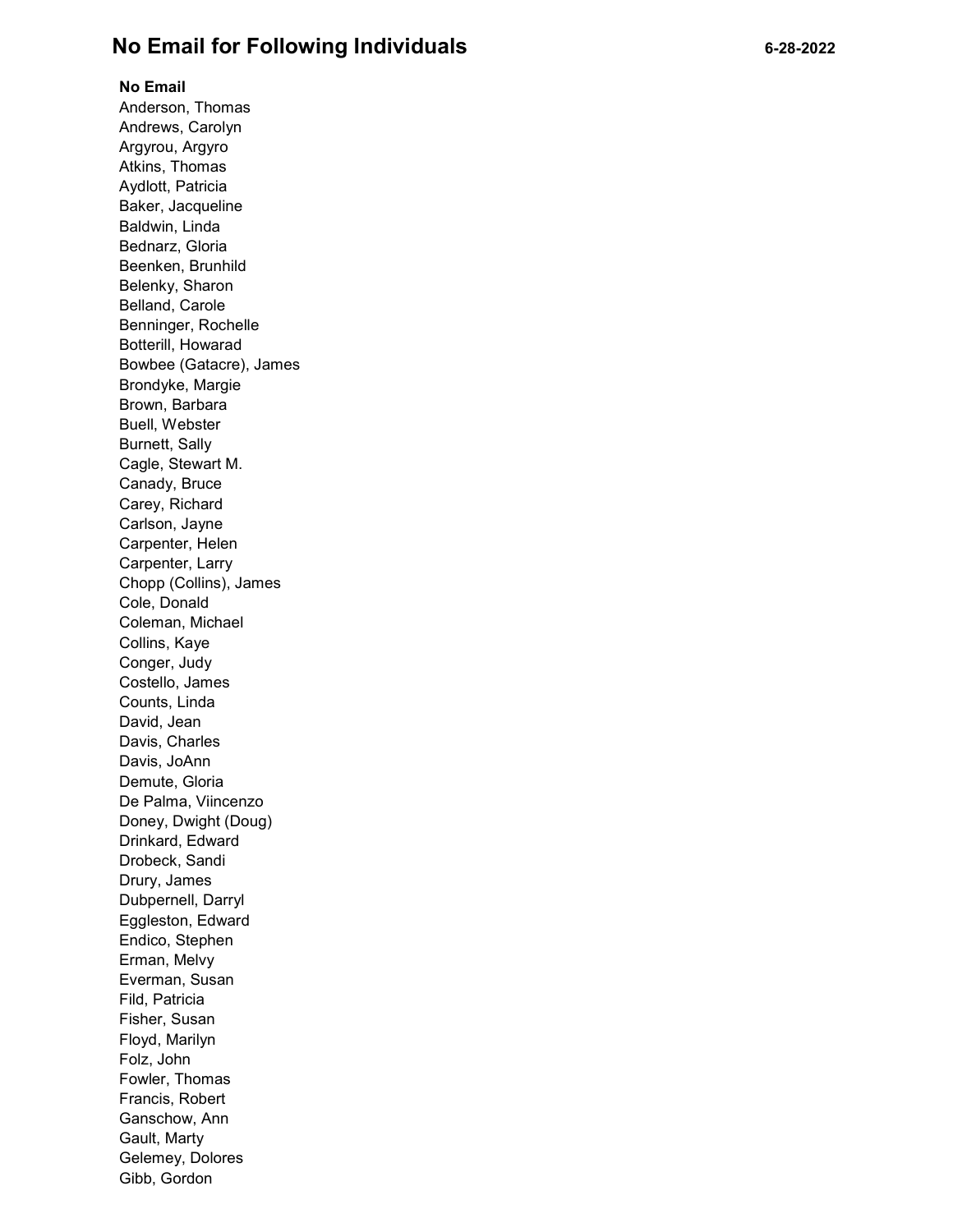Gibson, John Goeckel, Charles R. Goforth, Wayne Granger, Richard Haking, Gerald M. Halme, Ceola Hannert, Fred Hardies, Carl T. Harris, Barbara Herman, Joanne Hirschfeld, Robert M. A. Hogan, Michael Hollingsworth, Wendy Hoover, Paul Hostletter, Hal Houston, Allan Huhn, Gretchen Inderrieden, Raymond Jackson, Paula Jacobs, Merrily James, William Jensen, Janet Johnson, Eugene Kendall, Nancy Kern, Norma King, Carol J. Kirby, Merrill Kish, Sharon Klein, Stuart Licholat, Judith A. Lipinski, David Mahaffey, William (Bud) Malcolm, Dennis Manning, James Margolis, Susan Martin, Kenneth McClennan, Art McGill, John McGory, James McGrath, Richard Michael, Sara Miller, Alan Miller, Sharon Moreton, Terrence Williams, Chance (Moulton, Nancy) Myers, Allbert Nelson, Roger Norton, Joan O'Connor, Carolyn Patachin, Margaret Phillips, Ronand Pillard, Judy Placer, Janice Puvogel, Dolores Quinn, Elizabeth Raney, Cynthia Rauecker, Renate